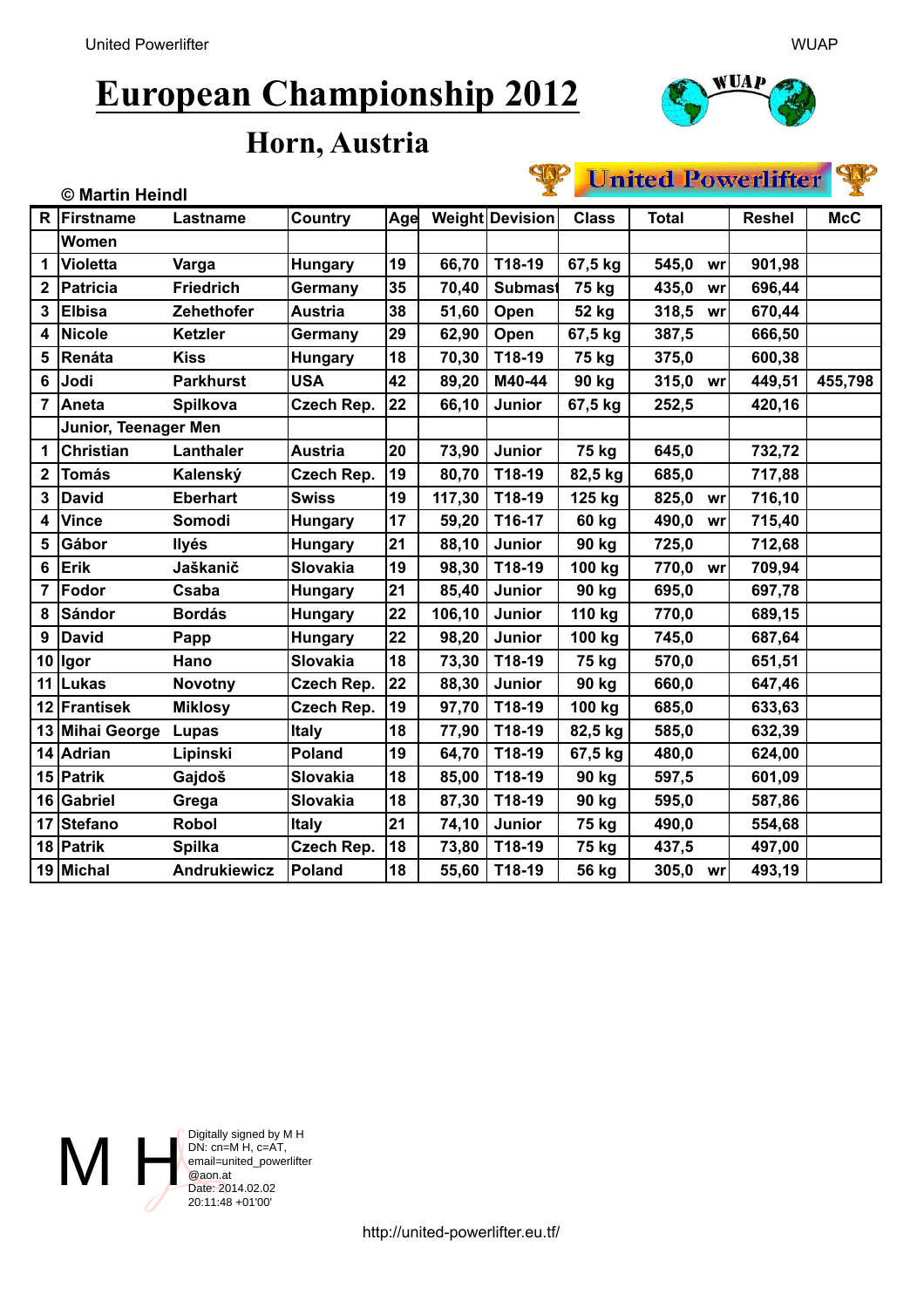## **European Championship 2012**



#### **Horn, Austria**

## United Powerlifter

| x<br>© Martin Heindl |                   |                   |                 |     |        |                        |              | CHRIST TO TILITION<br>ж |    |               |            |  |
|----------------------|-------------------|-------------------|-----------------|-----|--------|------------------------|--------------|-------------------------|----|---------------|------------|--|
| R                    | Firstname         | Lastname          | Country         | Age |        | <b>Weight Devision</b> | <b>Class</b> | <b>Total</b>            |    | <b>Reshel</b> | <b>McC</b> |  |
|                      | <b>Master Men</b> |                   |                 |     |        |                        |              |                         |    |               |            |  |
| 1                    | Jean-Pierre       | Chamburland       | <b>France</b>   | 60  | 80,60  | M60-64                 | 82,5 kg      | 610,0                   | wr | 639,28        | 882,206    |  |
| $\mathbf 2$          | József            | <b>Sztanke</b>    | <b>Hungary</b>  | 57  | 89,70  | M55-59                 | 90 kg        | 695,0                   |    | 675,54        | 876,175    |  |
| 3                    | Peter             | <b>Rathke</b>     | Germany         | 52  | 93,10  | M50-54                 | 100 kg       | 765,0                   |    | 725,22        | 860,836    |  |
| 4                    | Frank             | Kutzsch           | Germany         | 56  | 88,70  | M55-59                 | 90 kg        | 678,0                   |    | 663,76        | 844,969    |  |
| 5                    | <b>Detlef</b>     | <b>Riedel</b>     | Germany         | 52  | 78,70  | M50-54                 | 82,5 kg      | 645,0                   |    | 691,44        | 820,739    |  |
| 6                    | Csaba             | Keszthelyi        | <b>Hungary</b>  | 78  | 74,40  | M75-79                 | 75 kg        | 357,5                   |    | 403,26        | 814,585    |  |
| 7                    | Heinz             | <b>Stroj</b>      | <b>Austria</b>  | 60  | 97,50  | M60-64                 | 100 kg       | 610,0                   | wr | 564,25        | 778,665    |  |
| 8                    | Zbigniew          | <b>Turowski</b>   | Poland          | 48  | 89,00  | M45-49                 | 90 kg        | 710,0                   |    | 692,96        | 771,957    |  |
| 9                    | Klement           | <b>Fekete</b>     | <b>Slovakia</b> | 59  | 105,10 | M55-59                 | 110 kg       | 605,0                   |    | 543,29        | 733,442    |  |
| 10                   | Jochen            | <b>Hofstetter</b> | Germany         | 44  | 139,70 | M40-44                 | 140 kg       | 812,5                   | er | 683,31        | 713,378    |  |
| 11                   | <b>Elmar</b>      | Wasmer            | <b>Swiss</b>    | 45  | 109,20 | M45-49                 | 110 kg       | 750,0                   |    | 665,25        | 705,165    |  |
|                      | 12 Sergio         | <b>Bianchi</b>    | <b>Italy</b>    | 52  | 88,20  | M50-54                 | 90 kg        | 600,0                   |    | 589,80        | 700,093    |  |
| 13                   | Didier            | <b>Michelon</b>   | <b>France</b>   | 48  | 115,80 | M45-49                 | 125 kg       | 720,0                   |    | 627,12        | 698,612    |  |
|                      | 14 Luca           | Segrer            | <b>Italy</b>    | 43  | 74,60  | M40-44                 | 75 kg        | 602,5                   |    | 677,21        | 696,172    |  |
|                      | 15 Helmut         | <b>Kraus</b>      | Germany         | 41  | 100,00 | M40-44                 | 100 kg       | 735,0                   |    | 672,53        | 675,888    |  |
| 16                   | Yan               | <b>Vrba</b>       | Czech Rep.      | 46  | 99,20  | M45-49                 | 100 kg       | 670,0                   |    | 615,73        | 663,757    |  |
| 17                   | Erwin             | Loritsch          | <b>Austria</b>  | 51  | 88,30  | M50-54                 | 90 kg        | 565,0                   |    | 554,27        | 647,382    |  |
|                      | 18 Ulrich         | <b>Mielich</b>    | Germany         | 72  | 73,30  | M70-74                 | 75 kg        | 298,0                   | wr | 340,61        | 606,293    |  |
| 19                   | Burkhard          | <b>Steffen</b>    | Germany         | 62  | 72,20  | M60-64                 | 75 kg        | 355,0                   |    | 412,51        | 594,014    |  |
| 20                   | Petr              | <b>Chvatal</b>    | Czech Rep.      | 49  | 82,10  | M45-49                 | 82,5 kg      | 505,0                   |    | 522,17        | 591,096    |  |
| 21                   | Gerd              | <b>Meyerhofer</b> | Germany         | 74  | 78,60  | M70-74                 | 82,5 kg      | 260,0                   |    | 278,72        | 518,419    |  |
|                      | 22 Lajos          | <b>Kovacs</b>     | <b>Hungary</b>  | 40  | 112,00 | M40-44                 | 125 kg       | 540,0                   |    | 474,66        | 474,660    |  |
|                      | Reinhold          | <b>Sack</b>       | Germany         | 65  | 74,10  | M65-69                 | 75 kg        | 0,0                     |    | 0,00          | 0,000      |  |